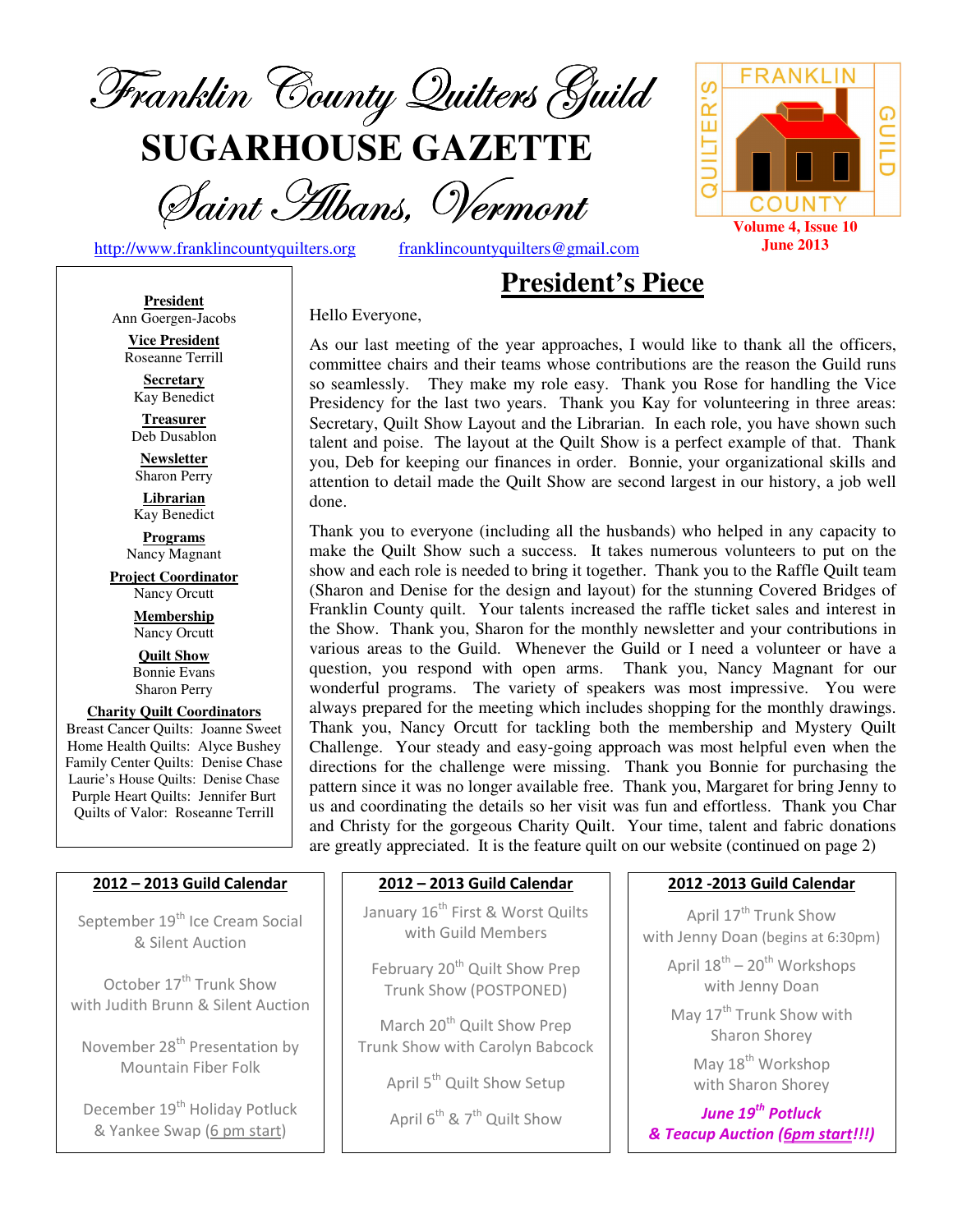# **PRESIDENT'S PIECE (continued from page 1)**

today and will be presented to Camp Ta-Kum-Ta at this month's meeting.

Thank you to all the Charity Quilt chairs and their helpers, Denise, Joanne, Alyce, Elaine, Rose, Jen and all members who have made or helped with charity quilts throughout the year. If I missed anyone, thank you for your contributions to the Guild this year! I have thoroughly enjoyed working with each and every one of you and thank you from the bottom of my heart for such an enjoyable year.

As all of you can see, it takes a large number of volunteers for the Guild to run smoothly. The following roles are required for the Guild to continue next year: **President, VP, Programs and Quilt Show Chair**. *UPDATE: All are filled…more at the meeting.* In my four years as President, I reached out to many members for help when encountering something new or simply to throw out ideas. It's a team effort. You are never alone. PLEASE volunteer now.

I'll see you the  $19<sup>th</sup>$ . The meeting begins at 6pm with a potluck; doors will open at 5:30pm. Please bring a dish of your choice to share. Our program is the Tea Cup Auction. For new members, please see the write up in this newsletter for the details on the Tea Cup Auction. Happy Quilting,

-Ann Jacobs

EDITOR'S NOTE: I would like to add a special thank you to Ann Jacobs, the guild's outgoing president. Ann, you have ably guided the guild for the past four years, longer than any other president in the guild's history. You have made every meeting you've presided over an enjoyable evening for all who attended. Your wonderful sense of humor and your hearty laugh always bring a smile to my face. It has been a privilege for the entire guild to have you as our president. The guild and the members have benefited from seeing your leadership in action…always mindful and very diplomatic. And speaking for myself, I consider myself very lucky to be able to call you my friend. Thank you for everything!!!

## **JUNE MEETING FEATURES POTLUCK AND TEACUP AUCTION**

The June meeting marks the end of the guild's membership year. And, as is the tradition, we close the year with a potluck celebration and a teacup auction. So bring a dish of your choice to share and enjoy an evening of merriment with your fellow guild members.

For the Teacup Auction, members are asked to donate gently-used, quilt-related items which a member no longer needs or wants. In the past, donated items have ranged from bundles of magazines to rotary rulers to books to partially completed quilts (aka UFOs) with fabric to complete the quilt.

The donated items will all be displayed on tables in the hallway behind the meeting room. Each item, or bundle of items, will have a paper bag next to it to receive tickets representing a member's bid. A strip of 10 tickets can be purchased for \$1.

Members are free to place any number of purchased tickets in the paper bag for an item. Once all members have had a chance to purchase tickets and make their selections, one ticket will be drawn from each paper bag. The member whose ticket is drawn "wins" the item.

You can use the Teacup Auction as an opportunity to clean out your fabric, notion and thread stashes in your quilting/sewing area. Even if you don't have anything to donate, you can always come and purchase lots of tickets. And for the lucky winners, especially if you're new to quilting and just starting out, it's a great way to pick up fabric, magazines, books, you name it, for a great price…10 cents for each winning ticket!

Be sure to join us on the  $19<sup>th</sup>$ ...it's always an evening filled with wonderful company and conversations, good food, and great finds on the Teacup Auction tables**.** And don't forget, the **potluck starts at 6pm!!!** Doors open at 5:30pm for set-up and to purchase tickets.

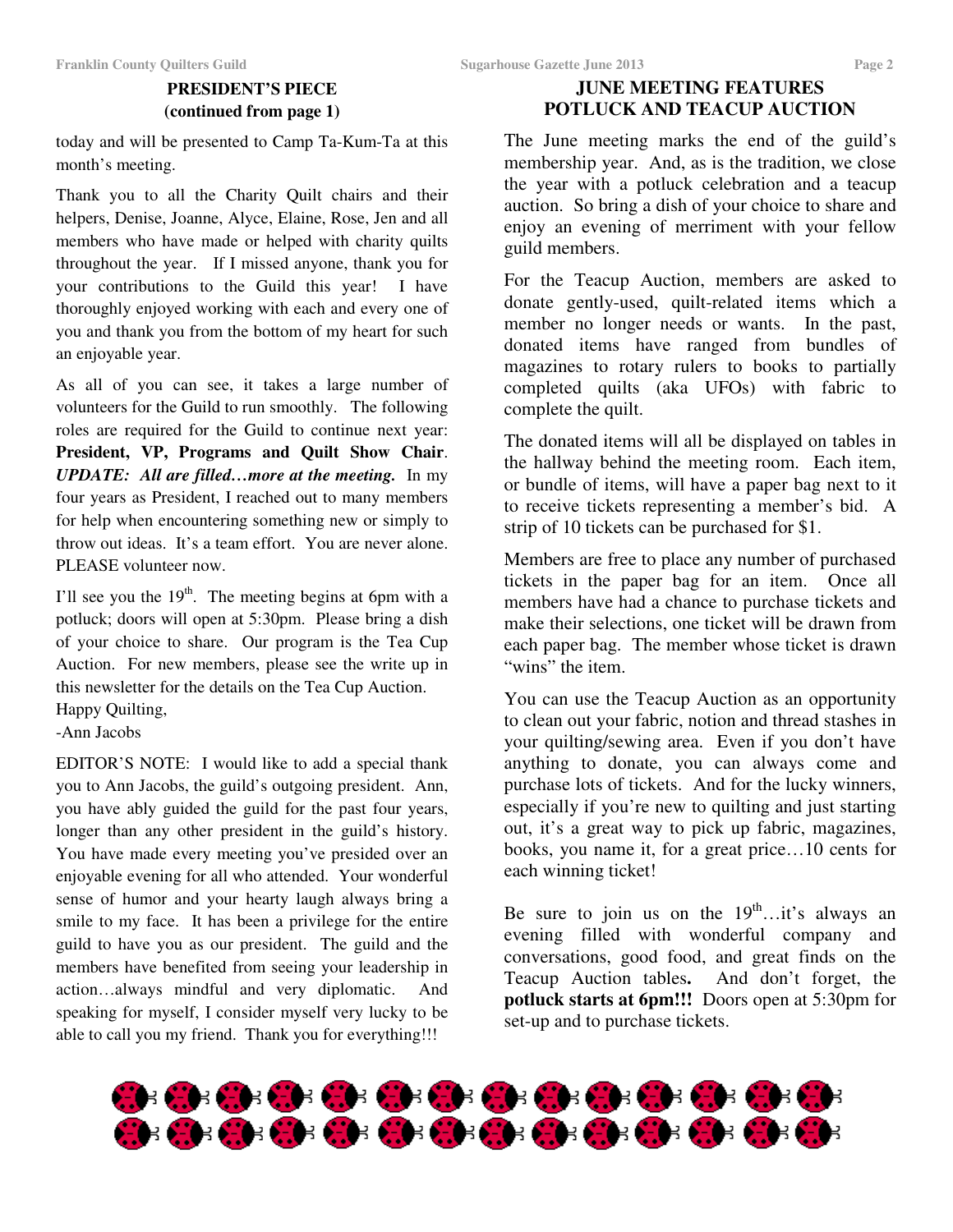### **THE JUNE 2013 TREASURER'S REPORT WAS NOT AVAILABLE IN TIME FOR PUBLICATION IN THIS NEWSLETTER.**

#### **DEB DUSABLON WILL PROVIDE THE REPORT AT THE MEETING.**

#### **FRANKLIN COUNTY QUILTERS GUILD Minutes of May 17, 2013**

Present: Total attended 29, including one new member: Helen Short

Meeting called to order at 6:30 p.m. by Ann Jacobs, President

Secretary's Report: Motion to accept by Gerda Thibault, seconded by Marge Taylor

Treasurer's Report: Motion to accept by Gerda Thibault, seconded by Sue Trombley

#### **Old Business**

Slate of Officers

- Char Mulyca volunteered for Membership Chair.
- Continuing in their positions are Kay Benedict as Secretary/Librarian, Deb Dusablon as Treasurer, and Sharon Perry as Newsletter Coordinator.
- President, Vice President, and Quilt Show Chair are still unfilled.

2014 Charity Quilt

• Ann still needs recommendations for potential recipients (organizations with their mailing addresses) so she can send out letters.

Quilt Show

• Discussion will be on the agenda for the June meeting.

#### **New Business**

Cottonwood Quilt Retreats is open for business. Char Mulyca gives it very high marks.

#### **Program**

Sharon Shorey trunk show

#### **Show and Tell**

#### **Monthly Drawings**

Marge Taylor was the winner. Mary Ellen Therrien won the charity quilt drawing.

#### **T3 (Tips, Tricks and Techniques)**

**Next meeting** - Wednesday, June 19, 2013 - Tea Cup Auction and Pot Luck Supper

Meeting adjourned at 8:30 p.m. Minutes submitted by Kay Benedict, Secretary

#### QUILT TIPS

- Have your local copy shop spiral bind all your appliqué pattern books (or any book for that matter). When you want to copy a design, the book lies flat.

- Use small pieces of left over batting for dusting. You can even cut the batting to fit a Swiffer. The batting picks up dust and holds on to it.

- A flannel-backed tablecloth makes a great design wall, and it's easy to store in a drawer when you're finished.
- Save your smallest scraps, cut into 1" strips and make great log cabin pincushions for presents.

- After washing your fabric for your stash, take a black marking pen, and mark on the selvage edge the following information: date of purchase; and the store where it was purchased. That way you'll have a quick reference if more fabric is needed.

- When sewing triangles always spray starch the fabric before cutting. This will prevent stretching and will feed through the machine without falling through the needle slot in the throat plate.

- Use wedge door stops to tilt your sewing machine forward. You have less back strain.

- Use your walking foot when sewing flannel to reduce stretching.

#### Deadline for articles for September 2013 newsletter:

Wednesday, August 28<sup>th</sup>, 2013

Please email articles to Sharon Perry, vtquilter@gmail.com, or mail to PO Box 517, Montgomery Center VT 05471